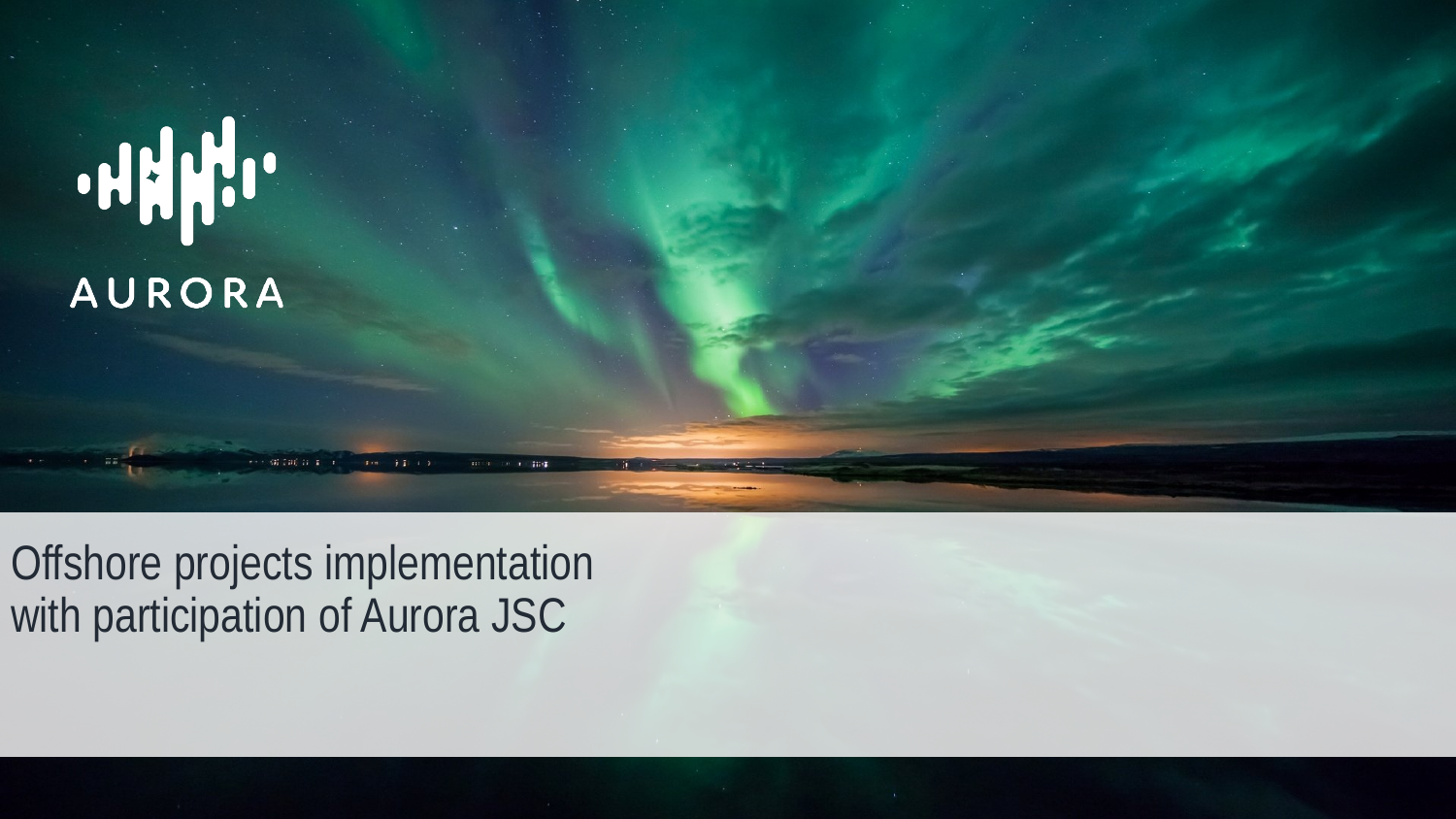## **Our Top Management Team**



**Dmitry Lavrenenok**

General Director JSC Aurora







**Ilya Tarazevich**

**Financial Director**

**Alexey Krivdenko**

## **Valentin Mamaev**

**Deputy Director – Head of Logistics**

**Head of Drilling Services Department**





**Maxim Prusakov**

**Boris Khimyak**

**Head of Geology Department**

**Head of Drilling Department**

### **Our values:**

#### **Cooperation**

The basis of our activity is the ability to understand the needs of our customers, listen and take their opinion into account when choosing the approach and principles of service delivery and achieving results. We are interested in building long-term and productive partnerships with our clients, where each party becomes the beneficiary.

#### **Responsibility**

We consciously make decisions and we're always ready to be responsible for the results of our activities. We strive to create products and solutions for our customers that combine high quality and flexibility for unique tasks.

#### **Efficiency**

The productive and thoughtful use of available resources, as well as the high professionalism of our team, allows us to be highly efficient in performing tasks of varying complexity.

#### **Purposefulness**

We strive to be leaders in our activities, to achieve the maximum possible result and quality.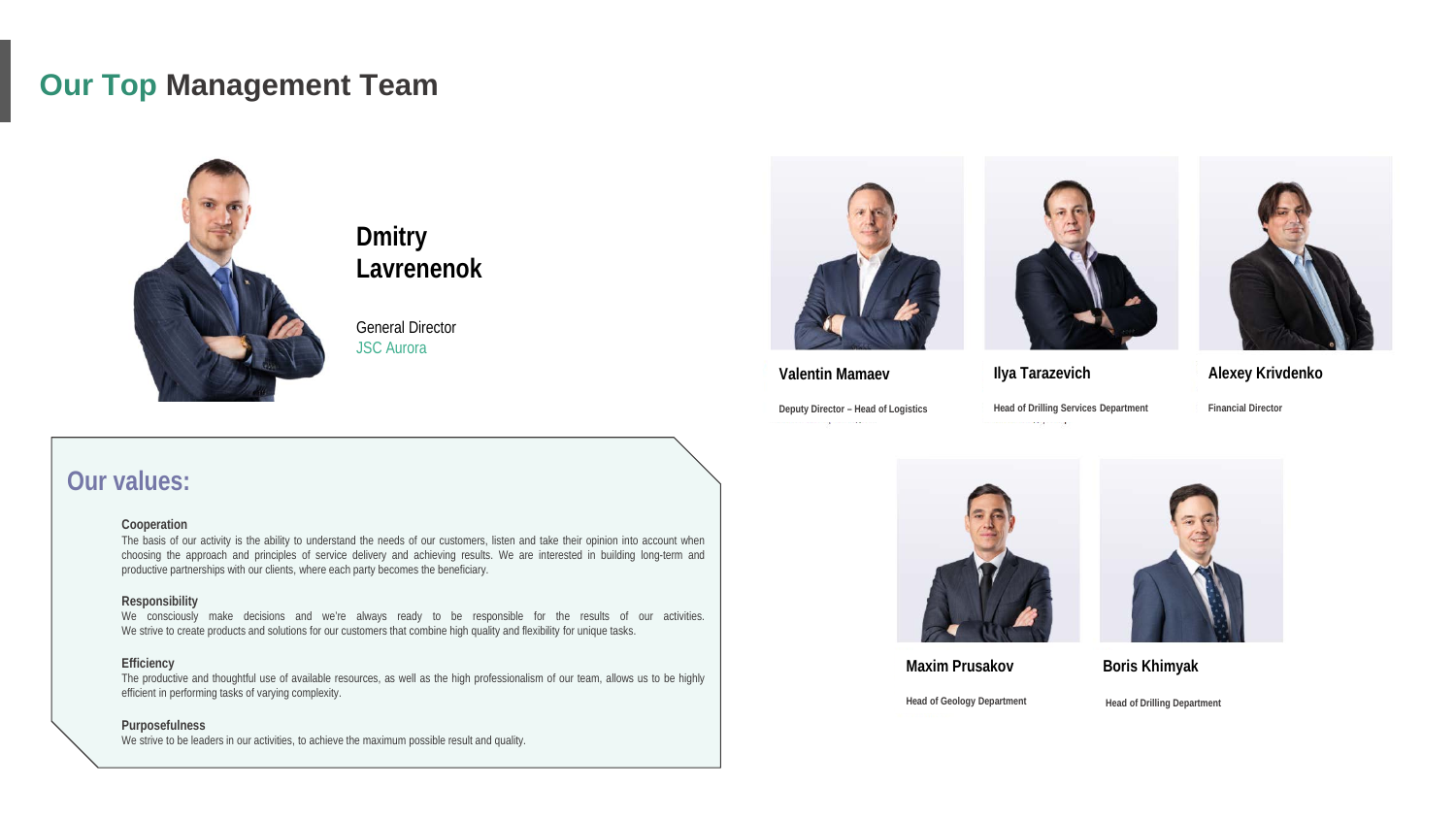## **Complex solutions for the offshore projects**

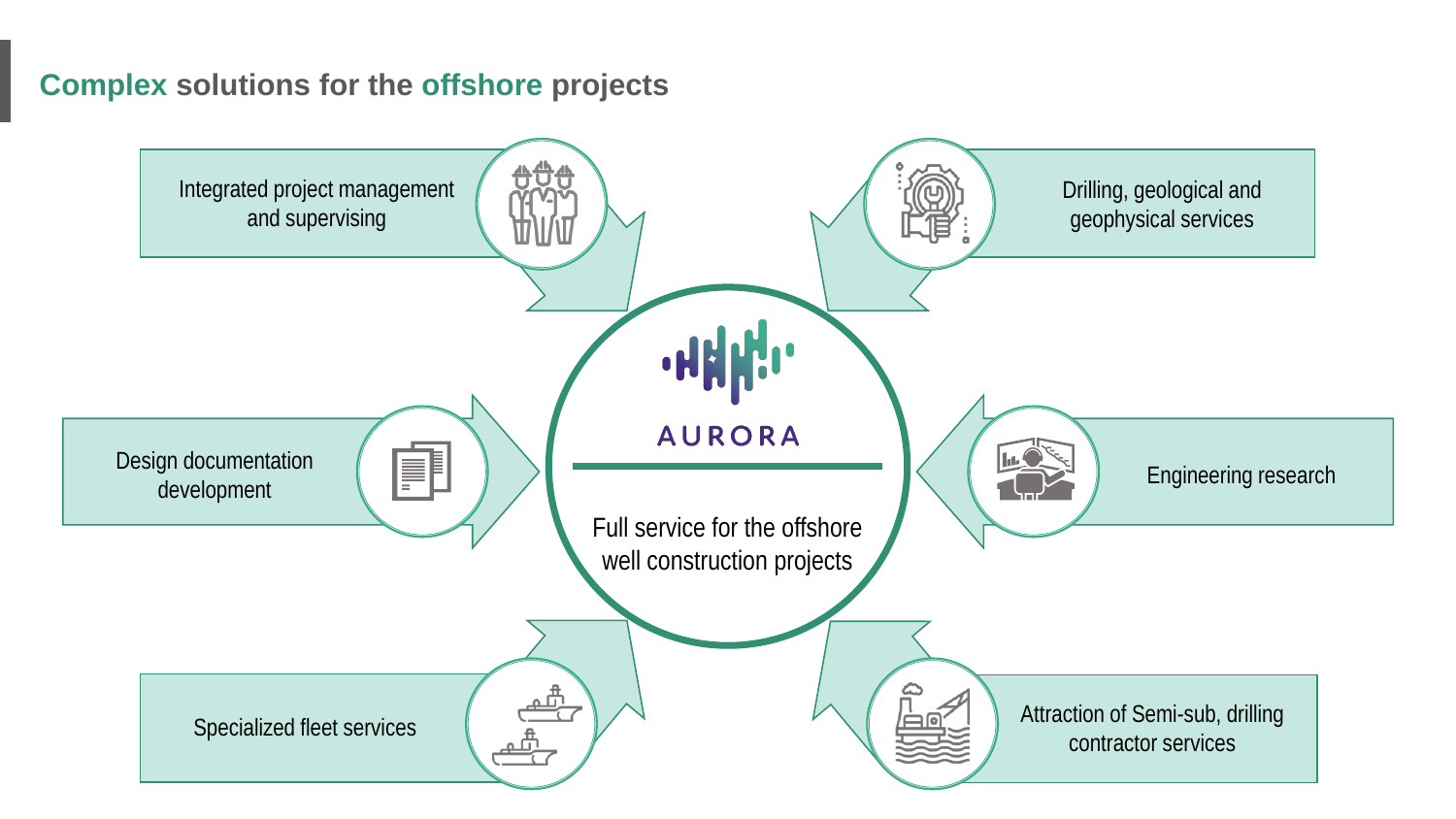# **Why It's Profitable to Work With Us**



### **Highly qualified team of professionals**

1 competence and experience in all areas of offshore projects



#### **Experience in all Russian offshore regions**

knowledge of the specifics of work in the northern seas of the continental shelf of Russia, including the Sea of Okhotsk, Barents and Kara Sea



### **Exclusive team approach in projects implementation**

unique experience of interaction with specialists of the customer and service contractors, readiness to share competencies within the project team



### **Complex services for implementation of project solutions**

providing a full range of services, from concept to project documentation development and attraction of a drilling rig



### **Focus on improving efficiency and safety in projects**

attracting domestic and foreign high-level service companies, high-tech modern services and equipment



#### **Flexible interaction with Customer**

experience in various formats of interaction adopted in the oil and gas industry, focus on results and business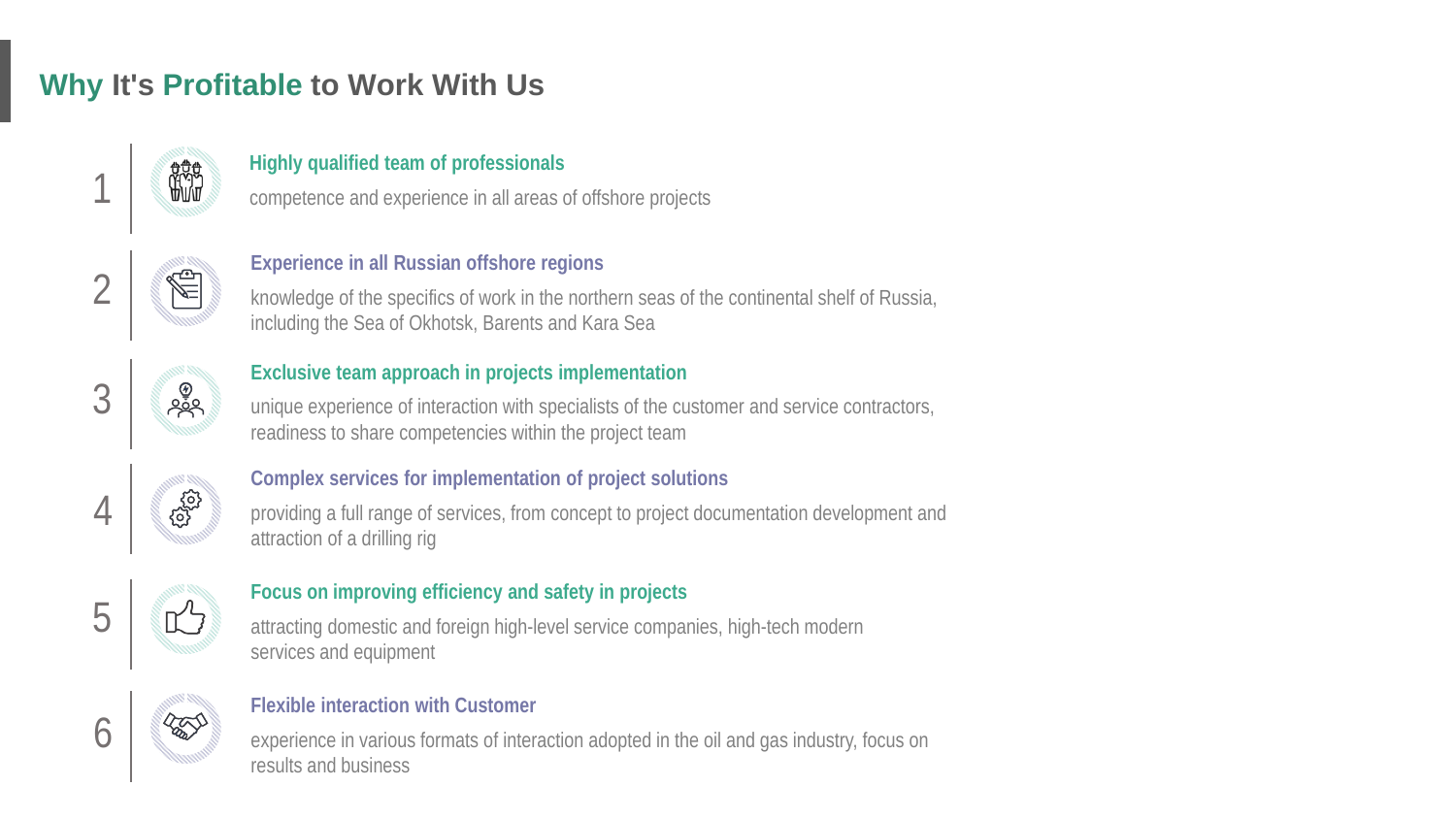### **Typical top-level tasks of the offshore oil and gas projects implementation**

#### **Geology of a potential field, setting of tasks for well construction project**

- Assessment of structure geological potential
	- $\triangleright$  performing of field seismic surveys, data processing and interpretationо
	- $\triangleright$  data generalization, creation of geological model, determination of resource potential
- **IDENTIFICATE:** Identification of potential geological hazards and limitations during well construction
- Conducting engineering surveys and engineering research on site
- Selection of drilling point, taking into account optimal balance of maximum safety and geological value
- **Formation of geological specification and well design**
- Determining scope of minimum and maximum possible research program (LWD, MWD, X-Ray, well-testing, etc.)
- Drilling program preparation, dentification of possible risks and complications of drilling on various depths
- Determining the composition of required drilling and well-testing services

#### **Choosing and control of Semi-sub, suppliers of technical services and technical equipment**

- Selecting the type and characteristics Semi-Sub for specified conditions
- Conducting of Semi-sub inspections, determining and maintaining the scope of preparatory work
- Choosing contractors and suppliers based on criteria for technical equipment, competency and experience
- Conclusion of contracts considering the necessary benefits for the Customer, including the delineation of risks and responsibilities, the definition of sanctions for non-compliance with contractual obligations, the inclusion of obligations to provide timely information for decision-making, etc.
- Choosing the best technical equipment
- Control of timely preparation and mobilization of service contractors for the drilling season, monitoring of contractors' compliance with the requirements of maritime legislation and generally accepted practices of the offshore projects
- Ensuring that service contractors are informed and coordinated in preparation for the drilling season and at Semi-Sub
- Control of operations by service contractors at Semi-Sub
- Optimization of the program and the cost of services during drilling process, considering the operational situation



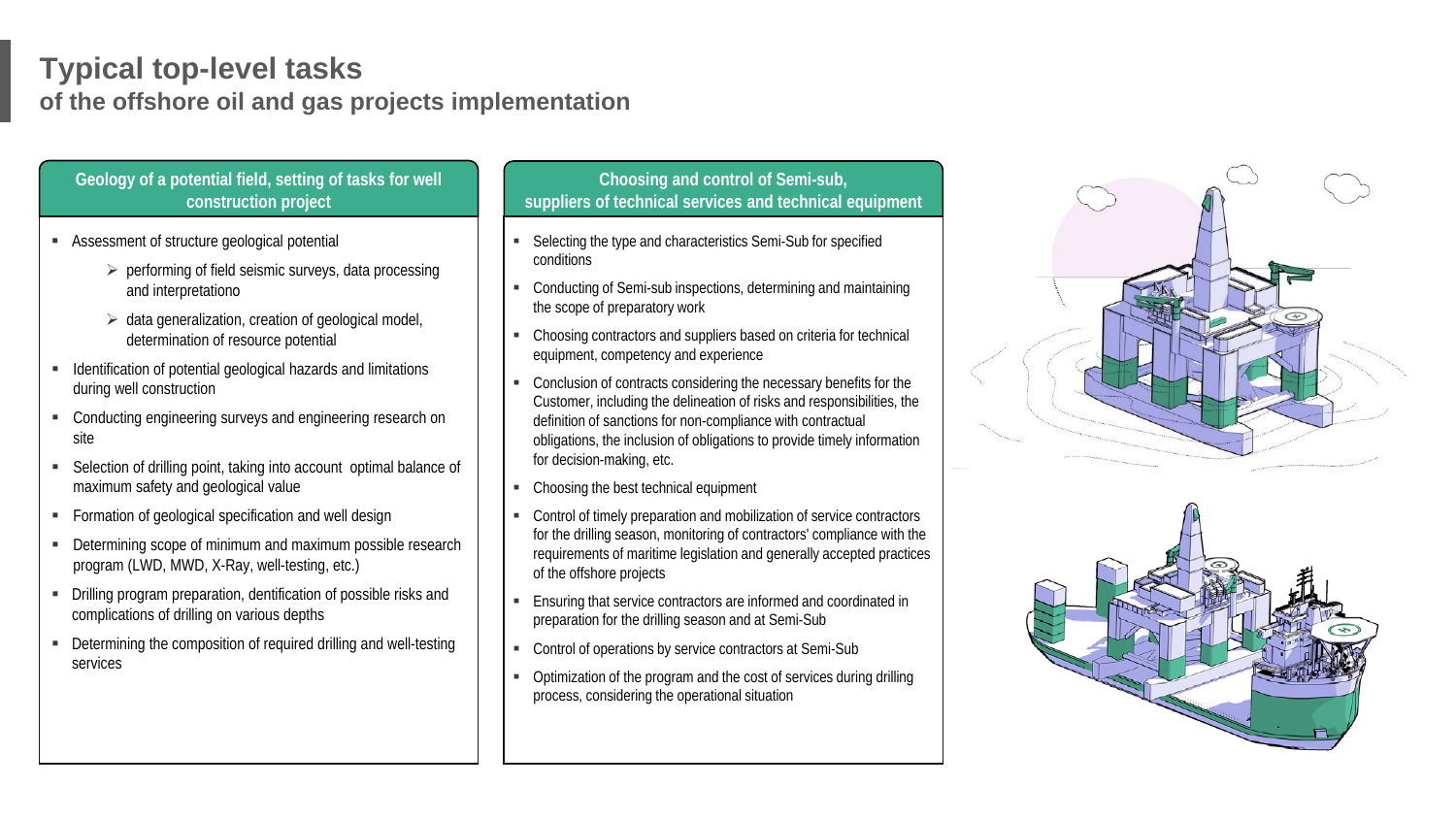## **Typical top-level tasks of the offshore oil and gas projects implementation**

| <b>Logistics organization</b>                                                                                                                                                                                                                  | <b>HSE</b>                                                                                                                                                                                              |
|------------------------------------------------------------------------------------------------------------------------------------------------------------------------------------------------------------------------------------------------|---------------------------------------------------------------------------------------------------------------------------------------------------------------------------------------------------------|
| Calculating infrastructure parameters for the placement of a coastal<br>support base (CSB), searching for synergies with existing<br>infrastructure                                                                                            | Identification of risks for personnel, property, OS, corrective<br>activities (Semi-sub, Fleet, CSB, HSE base, Port) considering the<br>synergy of seasonal work in the perimeter of the licensed area; |
| Identification of transport and logistics scheme of personnel and<br>equipment                                                                                                                                                                 | <b>Design Solutions</b>                                                                                                                                                                                 |
| PSV configuration (quantity, specs, functionality) Staff delivery<br>scheme                                                                                                                                                                    | Determining the rights of use of a water object for the purpose of<br>water collection (contract) / discharges to water objects (solution),<br>rationing, permit for discharge;.                        |
| Equipment delivery scheme (including dangerous goods) to CSB,<br>Semi-Sub                                                                                                                                                                      | Search for the optimal waste management scheme for the region,<br>passporting, rationing, obtaining limits;                                                                                             |
| Determining the optimal characteristics of the freight revolving<br>container for use on CSB, Semi-Sub                                                                                                                                         | Determining atmospheric protection, rationing;<br>٠                                                                                                                                                     |
|                                                                                                                                                                                                                                                | Implementation of compensation measures;<br>٠                                                                                                                                                           |
| Choosing the optimal scheme of mobilization of vessels and Semi-<br>Sub, control of Semi-Sub positioning to the point of work Choosing<br>of berths and sites of CSB, control of infrastructure preparation for<br>the beginning of the season | Complex monitoring and monitoring of the environment, including<br>٠<br>activities to observe and study the behavior of wildlife objects<br>Modelling, analysis of total environmental benefits;        |
| Control of the equipment delivery to the CSB                                                                                                                                                                                                   | Formation of the rules of interaction in the field of HSE Customer<br>٠<br>requirements (bridging doc)Planning medical evacuation, escort,                                                              |
| Organization of vessels and Semi-Sub bunkering, maritime agents,                                                                                                                                                                               | telemedicine, medical examinations of personnel                                                                                                                                                         |
| maritime operations escort, organization of communications                                                                                                                                                                                     | Control of HSE<br>٠                                                                                                                                                                                     |
| Control of contractors' receipt of the documentation required for<br>٠<br>logistics operations in accordance with the law                                                                                                                      |                                                                                                                                                                                                         |
|                                                                                                                                                                                                                                                |                                                                                                                                                                                                         |



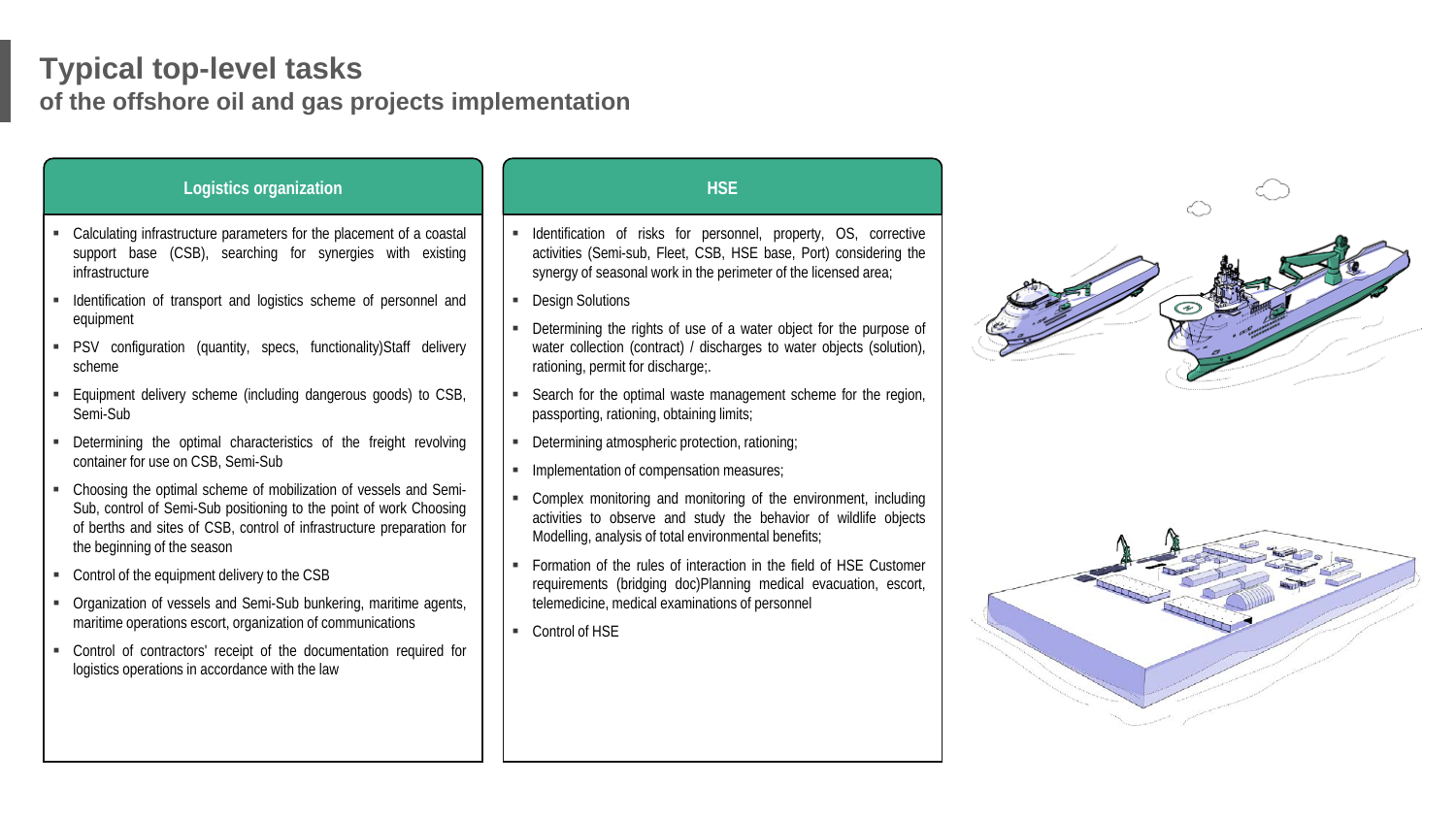## **Typical top-level tasks of the offshore oil and gas projects implementation**

| <b>Formation of permits</b>                                                                                                                                                                        | <b>Projects support functions</b>                                                                                                                     |
|----------------------------------------------------------------------------------------------------------------------------------------------------------------------------------------------------|-------------------------------------------------------------------------------------------------------------------------------------------------------|
| GEE positive conclusion on project documentation                                                                                                                                                   | Forming the best concept for the project                                                                                                              |
| Permission of Rosprirodnadzor to carry out drilling in the inland sea<br>waters of the Russian Federation as part of the project, in case the<br>right is not defined in the relevant license      | Market analysis, project budgeting;<br>п<br>Operational management, integrated<br>support,<br>project<br>and<br>implementation control at all stages; |
| Contract with the OVR BVU Rosvodresources for the purpose of<br>water collection / IWR BVU solution for the purposes of discharges<br>to water objects, rationing, permit of the RPA for discharge | Conducting on-site technical audits of subcontracting organizations;<br>Risk management, technical and risk sessions involving project                |
| PNOOLR, passporting, conclusion of contracts for the right to treat<br>waste generated on PBU                                                                                                      | participants.<br>Supervisoring and managing of technology operations                                                                                  |
| Examination of Industrial safety documentation for the liquidation of<br>the well Industrial safety examinations on technical devices of Semi-<br>sub                                              | Preparing operational reporting during the project' implementation;<br>Customer's Consulting on project Process Optimization;<br>٠                    |
| Rostekhnadzor's permission to use technical devices, declaration of<br>compliance on Semi-sub equipment                                                                                            | Providing integrated service on the basis of turnkey projects<br>Legal support for the project activity                                               |
| License to operate Semi-sub                                                                                                                                                                        | Contract work                                                                                                                                         |
| Acts of testing / inspections of equipment condition / schedule plan /<br>orders / Semi-sub regulations                                                                                            | Analysis of regulatory requirements for the implementation of the<br>project                                                                          |
|                                                                                                                                                                                                    | Financial control and analysis, budgeting and business planning                                                                                       |
|                                                                                                                                                                                                    | Conceptual design                                                                                                                                     |
|                                                                                                                                                                                                    |                                                                                                                                                       |
|                                                                                                                                                                                                    |                                                                                                                                                       |